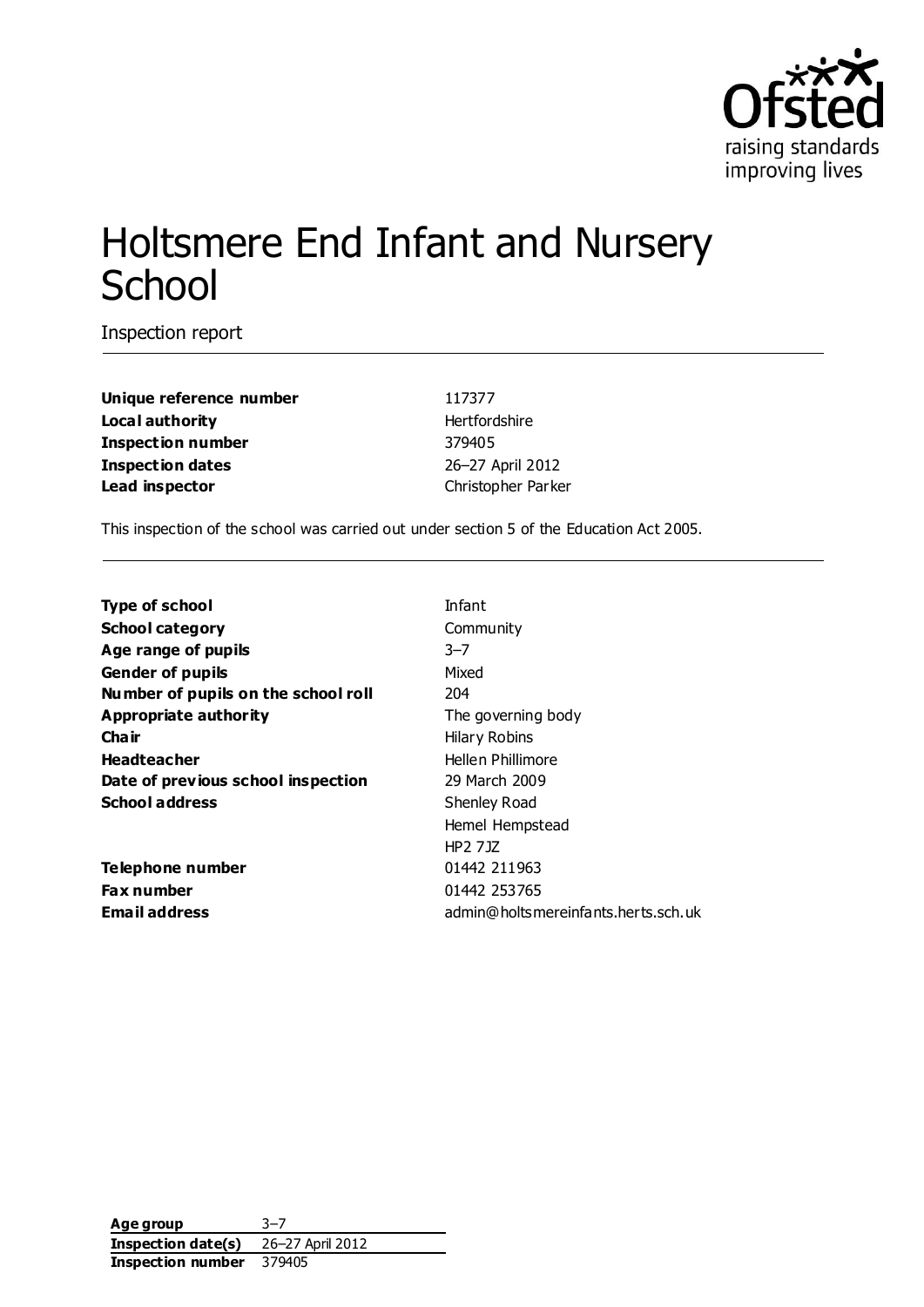

You can use Parent View to give Ofsted your opinion on your child's school. Ofsted will use the information parents and carers provide when deciding which schools to inspect and when.

You can also use Parent View to find out what other parents and carers think about schools in England. You can visit [www.parentview.ofsted.gov.uk,](http://www.parentview.ofsted.gov.uk/) or look for the link on the main Ofsted website: [www.ofsted.gov.uk](http://www.ofsted.gov.uk/)

The Office for Standards in Education, Children's Services and Skills (Ofsted) regulates and inspects to achieve excellence in the care of children and young people, and in education and skills for learners of all ages. It regulates and inspects childcare and children's social care, and inspects the Children and Family Court Advisory Support Service (Cafcass), schools, colleges, initial teacher training, work-based learning and skills training, adult and community learning, and education and training in prisons and other secure establishments. It assesses council children's services, and inspects services for looked after children, safeguarding and child protection.

Further copies of this report are obtainable from the school. Under the Education Act 2005, the school must provide a copy of this report free of charge to certain categories of people. A charge not exceeding the full cost of reproduction may be made for any other copies supplied.

If you would like a copy of this document in a different format, such as large print or Braille, please telephone 0300 123 4234, or email enquiries@ofsted.gov.uk.

You may copy all or parts of this document for non-commercial educational purposes, as long as you give details of the source and date of publication and do not alter the information in any way.

To receive regular email alerts about new publications, including survey reports and school inspection reports, please visit our website and go to 'Subscribe'.

Piccadilly Gate Store St **Manchester** M1 2WD

T: 0300 123 4234 Textphone: 0161 618 8524 E: enquiries@ofsted.gov.uk W: www.ofsted.gov.uk



© Crown copyright 2012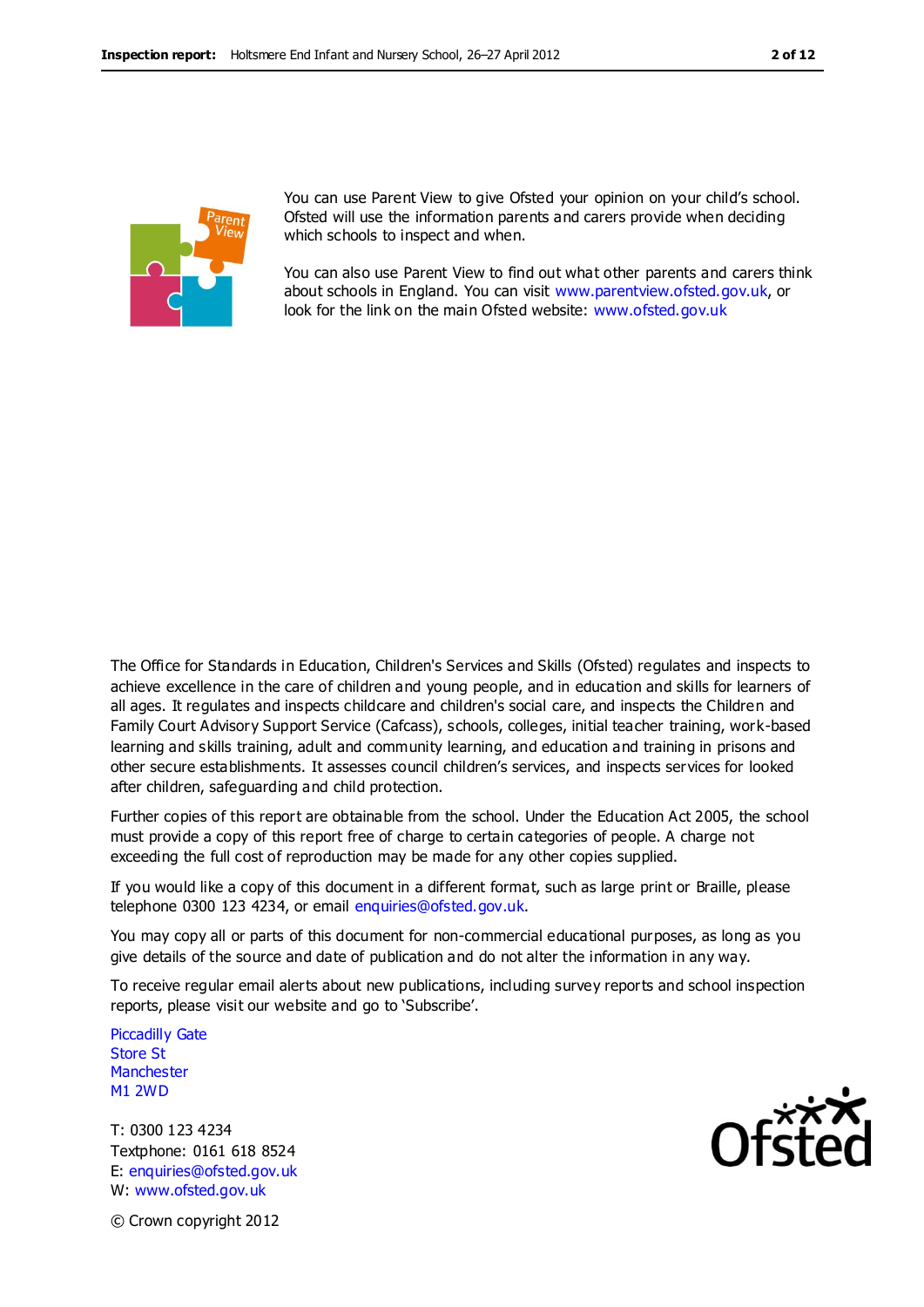## **Introduction**

| Inspection team    |                      |
|--------------------|----------------------|
| Christopher Parker | Additional inspector |
| Kanwaljit Singh    | Additional inspector |

This inspection was carried out with two days' notice. The inspectors visited fifteen lessons taught by eight teachers, talked with the pupils, and scrutinised samples of their work. Inspectors also met with two representatives of the governing body, and the members of staff with responsibility for leading English and the Early Years Foundation Stage. Inspectors took account of the responses to the online Parent View survey in planning the inspection, observed the school's work, and looked at records of behaviour, safeguarding policies, records of the monitoring of the quality of teaching, and the school's key priorities for improvement. They analysed responses to questionnaires from 54 parents and carers, and 21 members of staff.

## **Information about the school**

Holtsmere End is an average-sized infant and nursery school. In the Early Years Foundation Stage there are two part-time Nursery classes and two full-time Reception classes. Two thirds of the pupils are White British. The rest of the school population is made up of pupils from a range of minority ethnic groups. One in five of the pupils' first languages is believed to speak English as an additional language. The proportion of pupils known to be eligible for free school meals is a little lower than average but has risen in the recent past. The proportion of pupils who are disabled or who have special educational needs and therefore receive extra support or who have a statement of special educational needs has also risen and is now broadly average. An increasing proportion of these pupils have behavioural, emotional and social difficulties.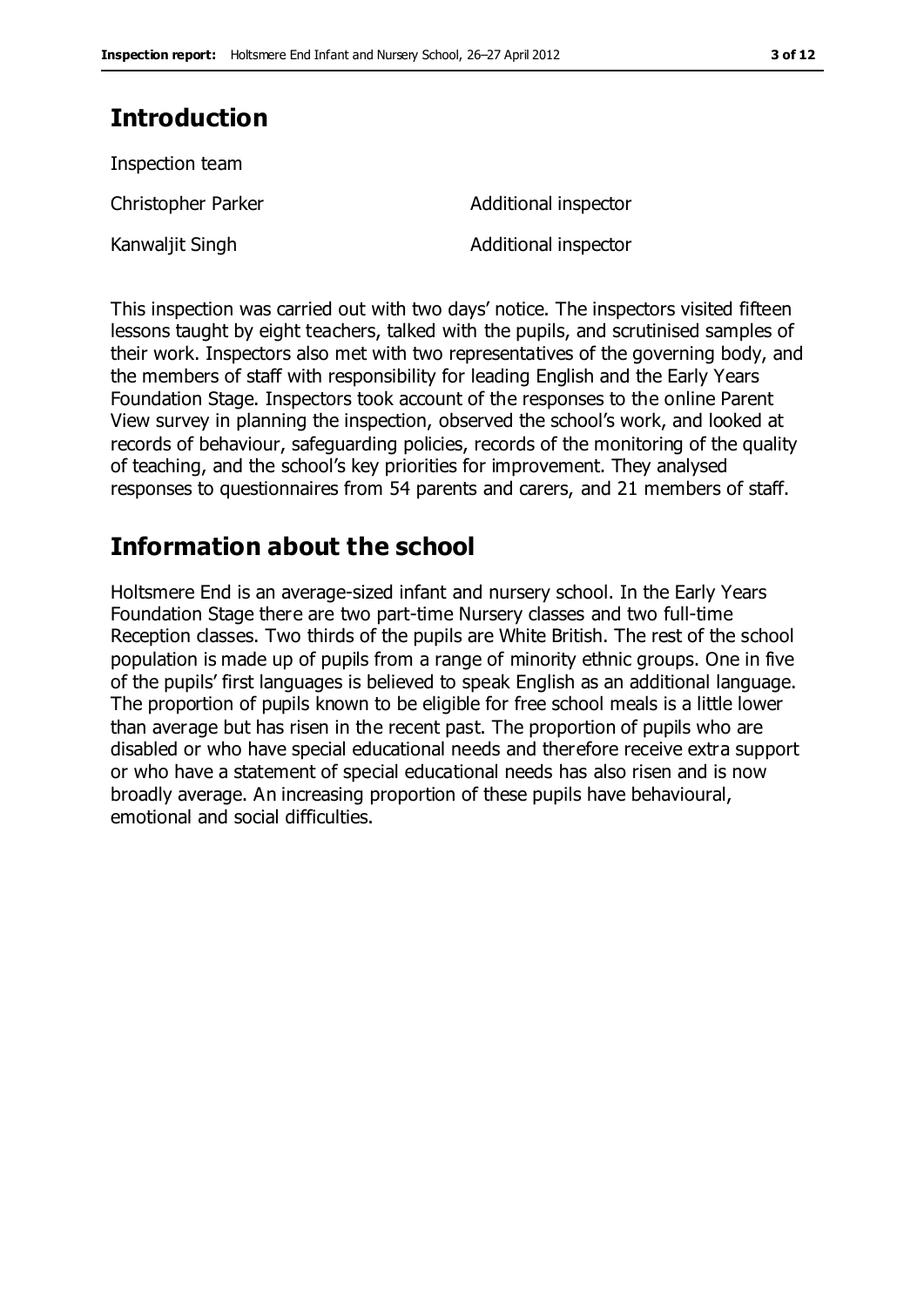## **Inspection judgements**

| <b>Overall effectiveness</b>          |   |
|---------------------------------------|---|
| <b>Achievement of pupils</b>          |   |
| <b>Quality of teaching</b>            |   |
| <b>Behaviour and safety of pupils</b> | 2 |
| <b>Leadership and management</b>      |   |

## **Key findings**

- This is a good school. It is not outstanding because the teaching does not ensure that the pupils' progress in writing is as fast as it could be. There are also shortcomings in outdoor provision, and a few pupils' attendance is too low.
- Achievement is good. The children in the Early Years Foundation Stage get off to a good start. Those children who speak English as an additional language make good progress. They benefit from a broad range of interesting activities. However, the activities planned for the outdoor area do not always challenge all of them. The pupils make good progress although it is not as fast in writing as it is in reading and mathematics. By the end of Year 2, attainment is broadly average.
- Teaching is effective because the headteacher frequently monitors its quality and identifies how lessons can be improved. The teachers have a shared commitment to promoting good progress and the good personal development of the pupils. All of the adults in the school ensure that disabled pupils and those who have special educational needs are supported to make positive steps in their learning.
- $\blacksquare$  The behaviour and safety of the pupils are good. Most pupils behave very well. A very few pupils with behavioural, emotional and social difficulties are effectively supported to help them to improve, and to ensure that learning is seldom interrupted. Most pupils have good attendance records, but a few are absent too often.
- The leadership and management of the school are good. There is a strong commitment to maintaining the good provision made for the pupils and to ensuring that they do as well as they can.

## **What does the school need to do to improve further?**

- Accelerate pupils' progress in writing by ensuring that the teaching provides:
	- a broader range of opportunities for writing throughout the school
	- higher expectations of the amount and quality of writing that more-able  $\equiv$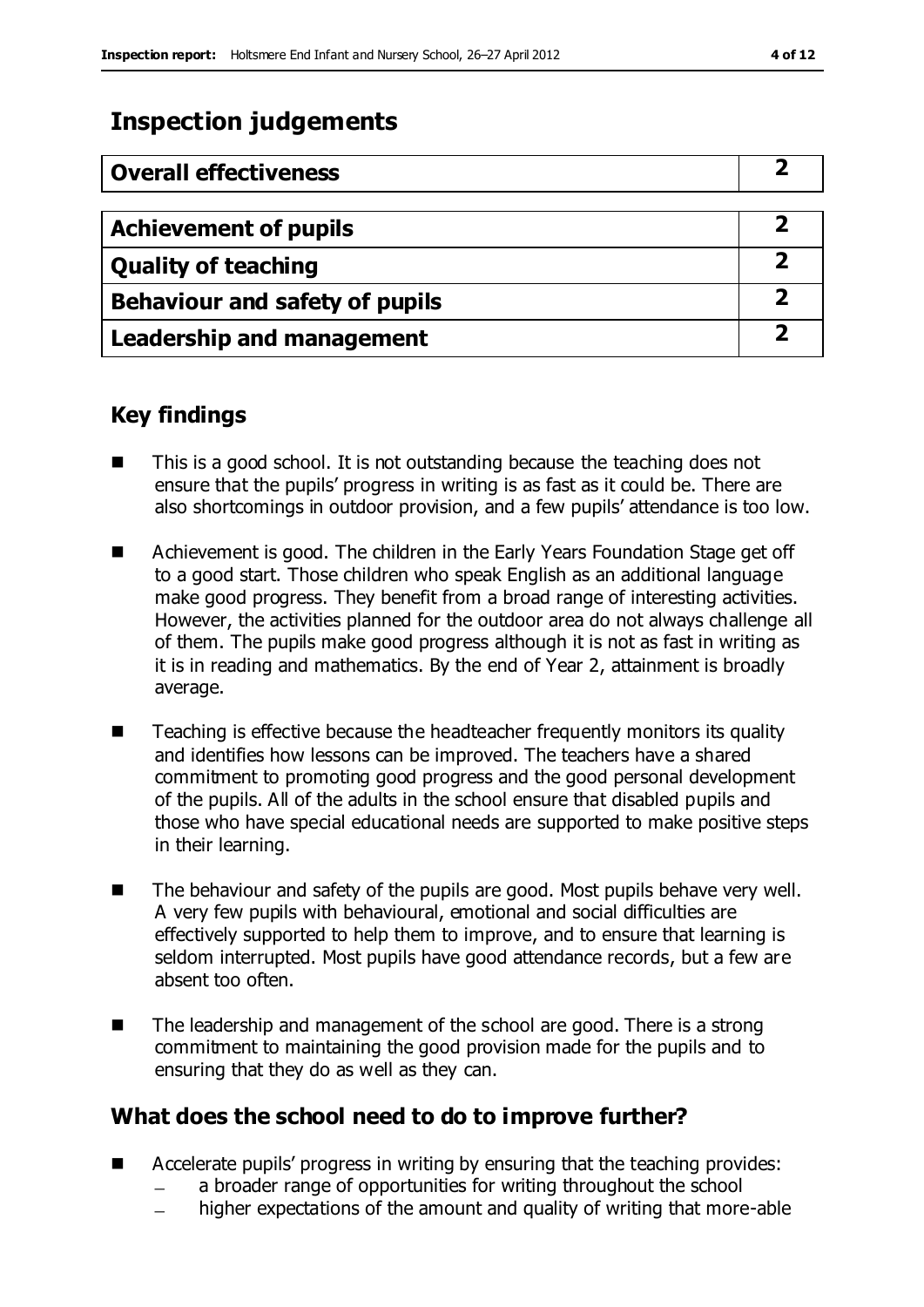pupils can produce

- clearer steps to being successful, so that the pupils, particularly boys,  $\equiv$ know precisely what they need to do to make rapid progress.
- Extend and enrich the curriculum for outdoor learning in the Early Years Foundation Stage to ensure that more-able children are consistently challenged.
- Improve the attendance of the few pupils who are frequently absent, by working even more closely with their parents and carers.

#### **Main report**

#### **Achievement of pupils**

The children begin school with skills and abilities that are not as well developed as is expected for their age, particularly in communication, language and literacy. The children in the Early Years Foundation Stage make good progress through activities which they choose themselves and those which are led by adults. However, opportunities to encourage children to begin to write are sometimes missed. Those children who are at the early stages of speaking English as an additional language when they start school make good progress, both in their acquisition of English and in all areas of learning. By the end of the Reception Year, many children have reached a secure level of development. They continue to make good progress so that attainment in reading, writing and mathematics is broadly average, and sometimes higher, by the end of Year 2. However, the pupils make better progress in reading and mathematics than they do in writing. In the recent past, girls have reached higher standards in writing than boys.

Almost all of the parents and carers who responded to the inspection questionnaire agree that their children are making good progress at this school. The pupils make good progress in lessons and achieve well. Boys and girls listen carefully, are eager to answer their teacher's questions, and are enthusiastic in their approach. This was very evident in a mathematics lesson where Year 2 pupils tackled a range of problems, using and extending their calculation skills. Both boys and girls are similarly positive about reading, and are making good progress because of the improvements made in the teaching of phonics (the sounds that letters make). Those pupils who are not yet reading with confidence are able to use their knowledge of the sounds that groups of letters represent to read unfamiliar words.

In some year groups, there is a high proportion of disabled pupils and those who have special educational needs. These pupils are well supported in lessons, and the work that they are set is often, although not always, matched well to their needs. As a result, most of them are making progress at the same pace as their peers. Those pupils who are known to be eligible for free school meals also do as well as their peers.

#### **Quality of teaching**

All of the parents and carers who returned the inspection questionnaire agreed that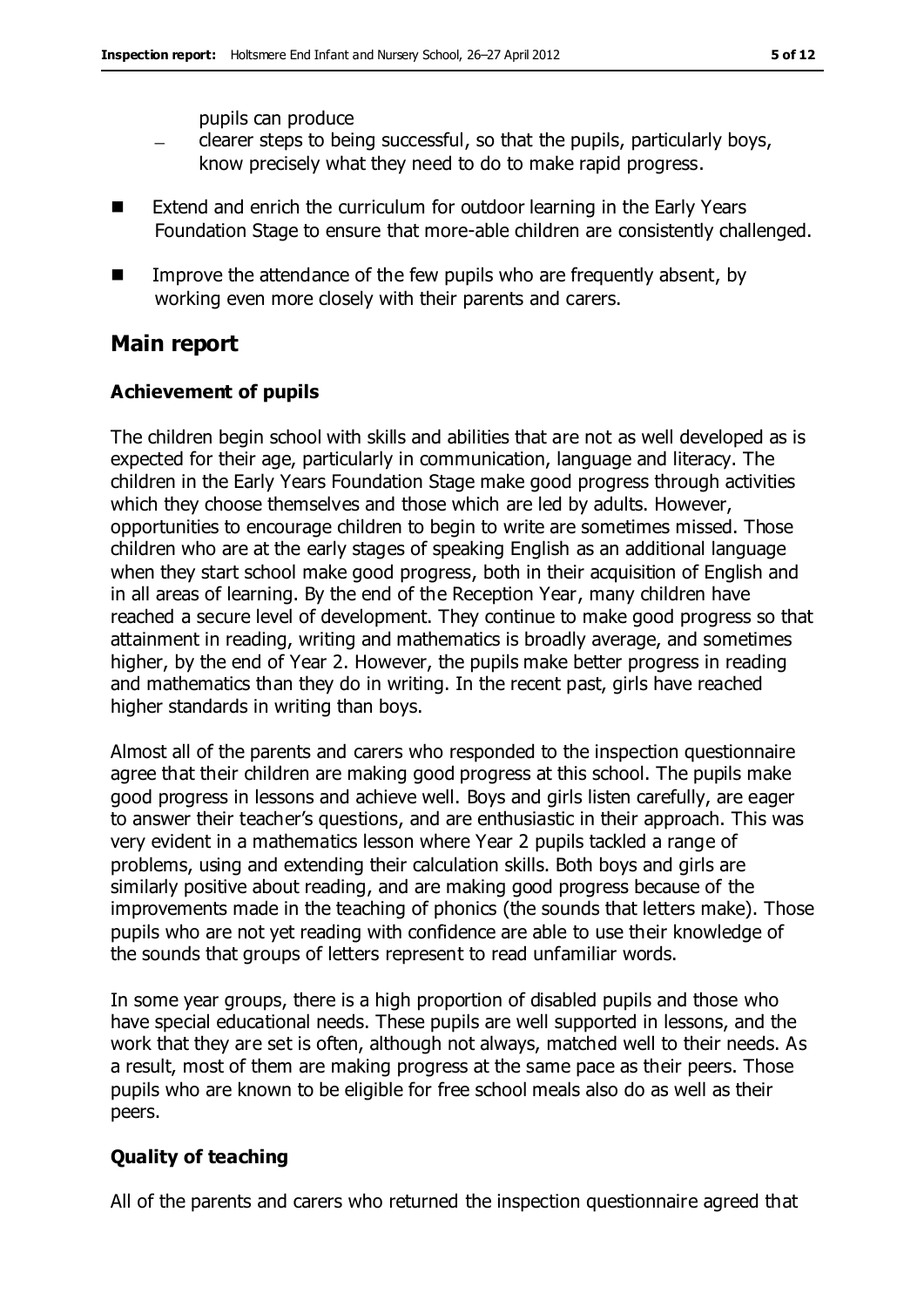their child is well taught, and this view is supported by inspection evidence. In the Early Years Foundation Stage, supportive relationships and a purposeful learning environment promote children's learning well. The teaching of letters and sounds through teacher-led activity is effective and ensures that children make good progress. Children enjoy the range of activities on offer – for example, when they were making a fruit salad for the Hungry Caterpillar. The adults are particularly adept at engaging disabled pupils and those who have special educational needs in activities that improve their language and communication skills. There is a good flow of activity from indoors to outdoors, although some activities are not sufficiently modified or extended to challenge the more-able children.

In Years 1 and 2, activities are mostly well matched to pupils' learning needs. Since the last inspection, the teachers have increased the pace of introductions to lessons and reduced the time the pupils have to listen. In one introduction to retelling the story of Goldilocks, the teacher skilfully used a description of the character, written by one of the pupils, to develop and extend the writing of others. However, in some instances, activities do not provide the pupils, particularly boys, with clear enough guidance on what they need to do to accelerate their progress. Tasks are well matched to the needs of disabled pupils and those who have special educational needs. The adults who provide individual support for pupils carefully tailor tasks to their very specific needs.

The well-planned curriculum is broad and balanced, encouraging the pupils' interest and enjoyment. This is particularly the case in reading, where the pupils are introduced to a range of texts which are also strongly promoted through links with parents and carers. One boy explained how he 'loved reading' and had particularly enjoyed reading a poem in the role of 'the chief pirate'. The pupils' spiritual, moral, social and cultural development is promoted well through many opportunities for collaborative work.

#### **Behaviour and safety of pupils**

Most of the pupils behave very well. They, and the vast majority of parents and carers who responded to the inspection questionnaire, expressed few concerns about behaviour or safety. Typically, the pupils are considerate, and work and play harmoniously. In lessons, the pupils are attentive and respond well; for example, when engaged in activities to develop their knowledge of letters and sounds using the interactive whiteboard. The pupils, notably in Year 2, work without close supervision and demonstrate good levels of concentration in completing the tasks their teachers set for them.

Children in the Early Years Foundation Stage learn and play well together, both when the activities are led by adults and when the children choose the activities themselves. Throughout the school, all of the adults model the behaviour they expect from the pupils. They consistently reinforce the 'golden rules', praise good behaviour and celebrate success. The pupils are aware of various types of bullying and know who they would turn to if they were concerned or worried. Incidents of, for example, name calling are rare, but are dealt with swiftly.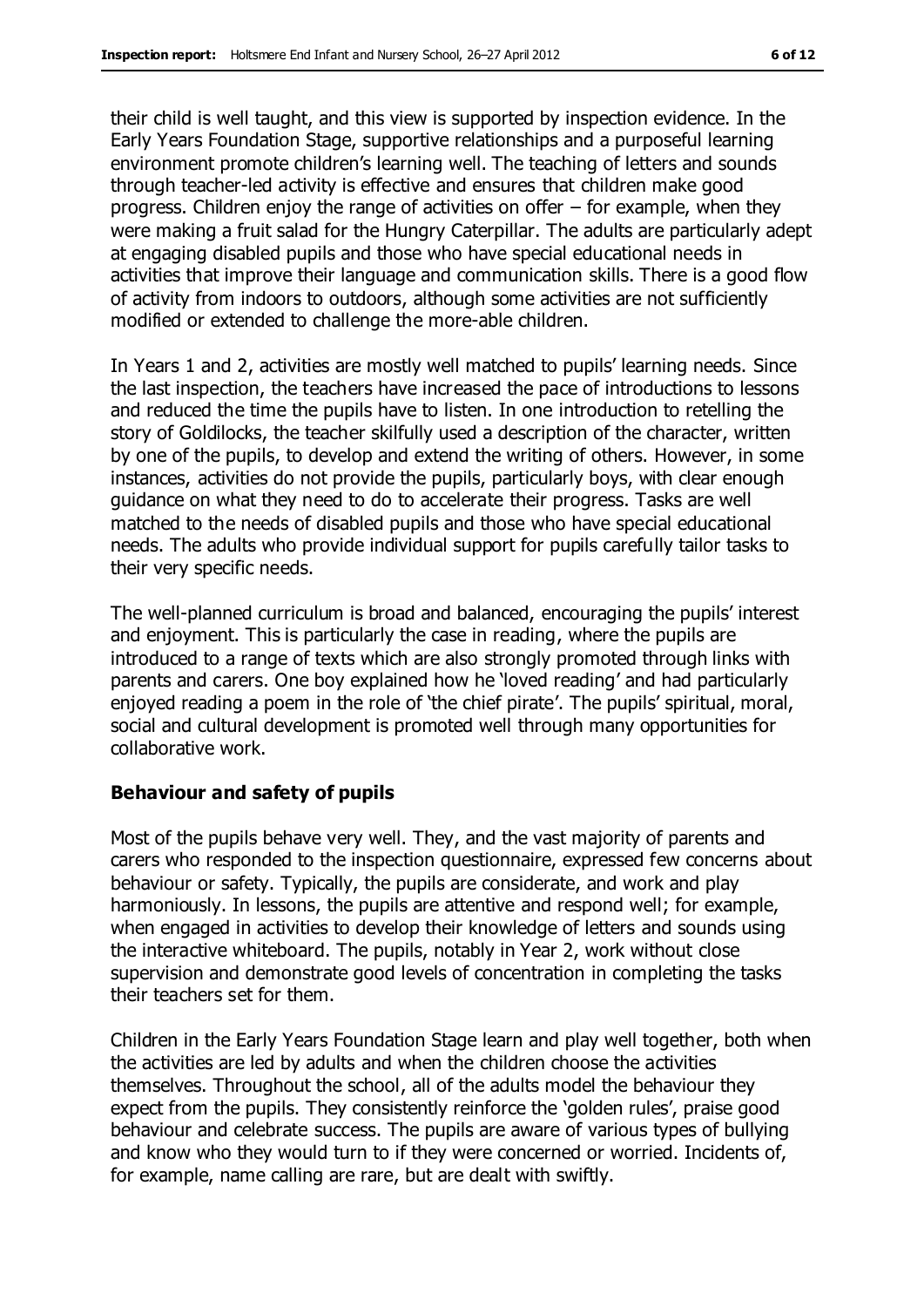The school manages the behaviour of a small number of pupils with behavioural, emotional and social difficulties well. Committed and effective adult support for these pupils, along with additional support and advice both from within the school and from a range of external services, combine to minimise disruption to learning. Steps taken by the school have helped to improve the behaviour and attendance of these pupils. The school can point to examples where improvements in behaviour have led to improved learning, progress, and attainment in reading and writing.

Most pupils attend every day unless they are ill, but a few pupils are absent for long periods. Although a range measures are in place to discourage this, the school has not been successful in eliminating persistent absence among a very few pupils.

#### **Leadership and management**

The headteacher and senior team have maintained the school's good performance over several years, and successfully accommodated and modified support for the increasing proportion of disabled pupils and those who have special educational needs. Working closely with the governing body, they are committed to driving the school forward through a series of key priorities for improvement. The governing body frequently monitors progress towards these priorities and consistently holds the school to account for its performance. The headteacher and senior leaders monitor the quality of teaching, and identify where teachers can improve their performance. Those members of staff new to teaching are very well supported and given good opportunities for professional development. Self-evaluation is comprehensive and accurate. Since the last inspection, the teachers have developed more effective methods of teaching phonics, which have strengthened the pupils' approaches to reading and spelling, illustrating the good capacity that exists for further improvement. The progress of each pupil is carefully tracked and scrutinised in regular meetings about pupils' progress. The performance of all groups, particularly those who are potentially vulnerable, is carefully assessed. This demonstrates well the school's commitment to equality and tackling discrimination.

The headteacher and the governing body make sure that arrangements to keep the pupils safe are comprehensive and fully implemented. The governing body visits the school, not only to check that regulations are met, but also to talk to the pupils to assess their understanding of how to stay safe, for example when they are playing with toys or games that could be misused, such as skipping ropes, and to ascertain that they know what to do should they feel someone is being unkind to them.

The curriculum provides an effective range of opportunities for all groups of pupils. The teachers modify tasks to meet the needs of different abilities but occasionally miss opportunities to promote writing in a broad range of contexts. The curriculum successfully promotes the pupils' spiritual, moral, social and cultural development. As a result, most pupils have a very clear understanding of the qualities necessary for working together. Their cultural development is fostered in collaboration with parents and carers through activities which, for example, celebrate the festivals of the faiths represented in the school. The school works well with parents and carers and is constantly seeking to improve its relationship with those who do not fully support the school's expectations of, for example, attendance.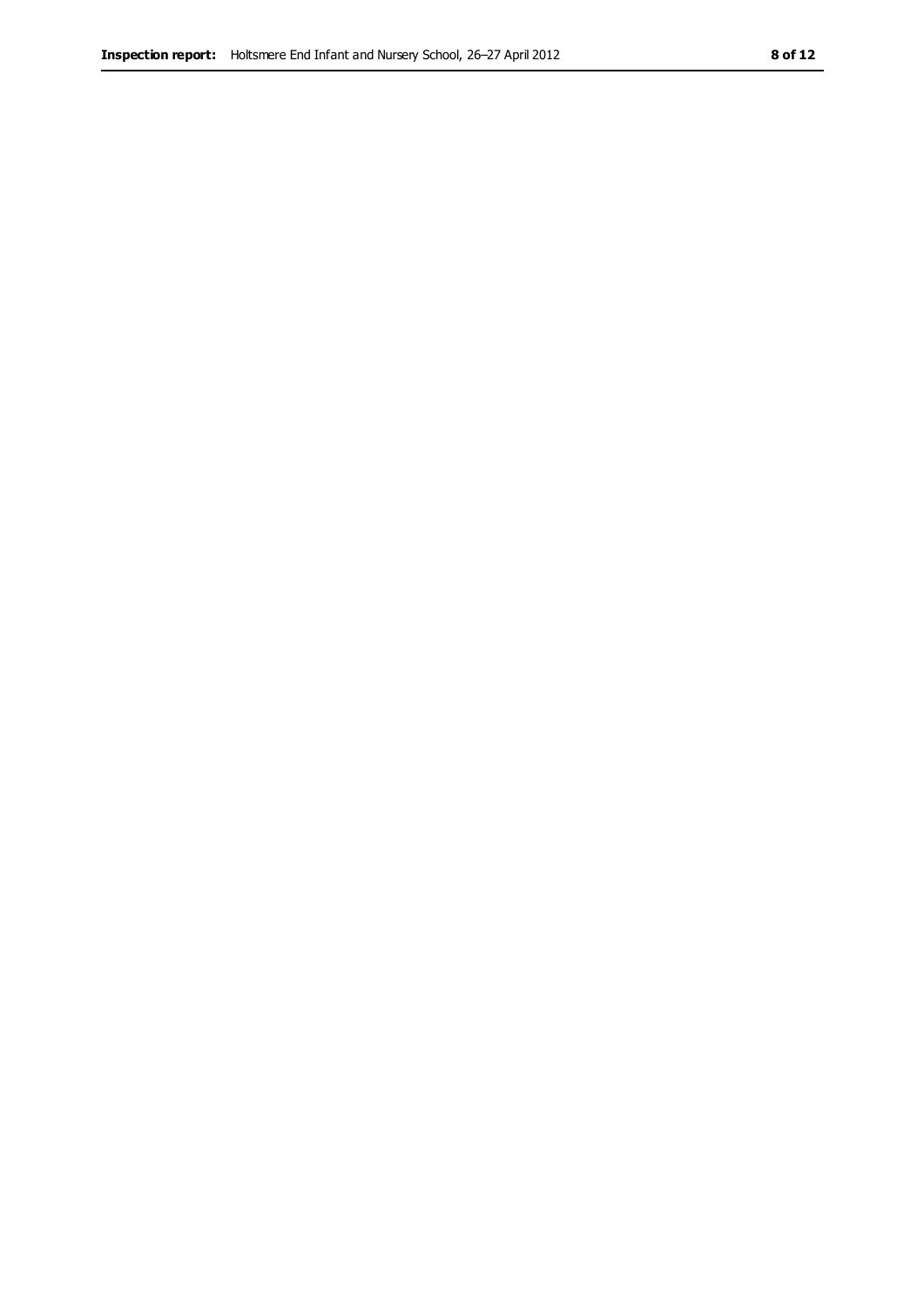# **Glossary**

## **What inspection judgements mean**

| Grade   | <b>Judgement</b> | <b>Description</b>                                                                                                                                                                                                               |
|---------|------------------|----------------------------------------------------------------------------------------------------------------------------------------------------------------------------------------------------------------------------------|
| Grade 1 | Outstanding      | These features are highly effective. An outstanding<br>school provides exceptionally well for all its pupils' needs.                                                                                                             |
| Grade 2 | Good             | These are very positive features of a school. A school<br>that is good is serving its pupils well.                                                                                                                               |
| Grade 3 | Satisfactory     | These features are of reasonable quality. A satisfactory<br>school is providing adequately for its pupils.                                                                                                                       |
| Grade 4 | Inadequate       | These features are not of an acceptable standard. An<br>inadequate school needs to make significant<br>improvement in order to meet the needs of its pupils.<br>Ofsted inspectors will make further visits until it<br>improves. |

## **Overall effectiveness of schools**

|                       | Overall effectiveness judgement (percentage of schools) |      |                     |                   |
|-----------------------|---------------------------------------------------------|------|---------------------|-------------------|
| <b>Type of school</b> | <b>Outstanding</b>                                      | Good | <b>Satisfactory</b> | <b>Inadequate</b> |
| Nursery schools       | 54                                                      | 42   |                     |                   |
| Primary schools       | 14                                                      | 49   | 32                  |                   |
| Secondary             | 20                                                      | 39   | 34                  |                   |
| schools               |                                                         |      |                     |                   |
| Special schools       | 33                                                      | 45   | 20                  |                   |
| Pupil referral        |                                                         | 55   | 28                  |                   |
| units                 |                                                         |      |                     |                   |
| All schools           | 16                                                      | 47   | 31                  |                   |

New school inspection arrangements have been introduced from 1 January 2012. This means that inspectors make judgements that were not made previously.

The data in the table above are for the period 1 September to 31 December 2011 and represent judgements that were made under the school inspection arrangements that were introduced on 1 September 2009. These data are consistent with the latest published official statistics about maintained school inspection outcomes (see [www.ofsted.gov.uk\)](http://www.ofsted.gov.uk/).

The sample of schools inspected during 2010/11 was not representative of all schools nationally, as weaker schools are inspected more frequently than good or outstanding schools.

Primary schools include primary academy converters. Secondary schools include secondary academy converters, sponsor-led academies and city technology colleges. Special schools include special academy converters and non-maintained special schools.

Percentages are rounded and do not always add exactly to 100.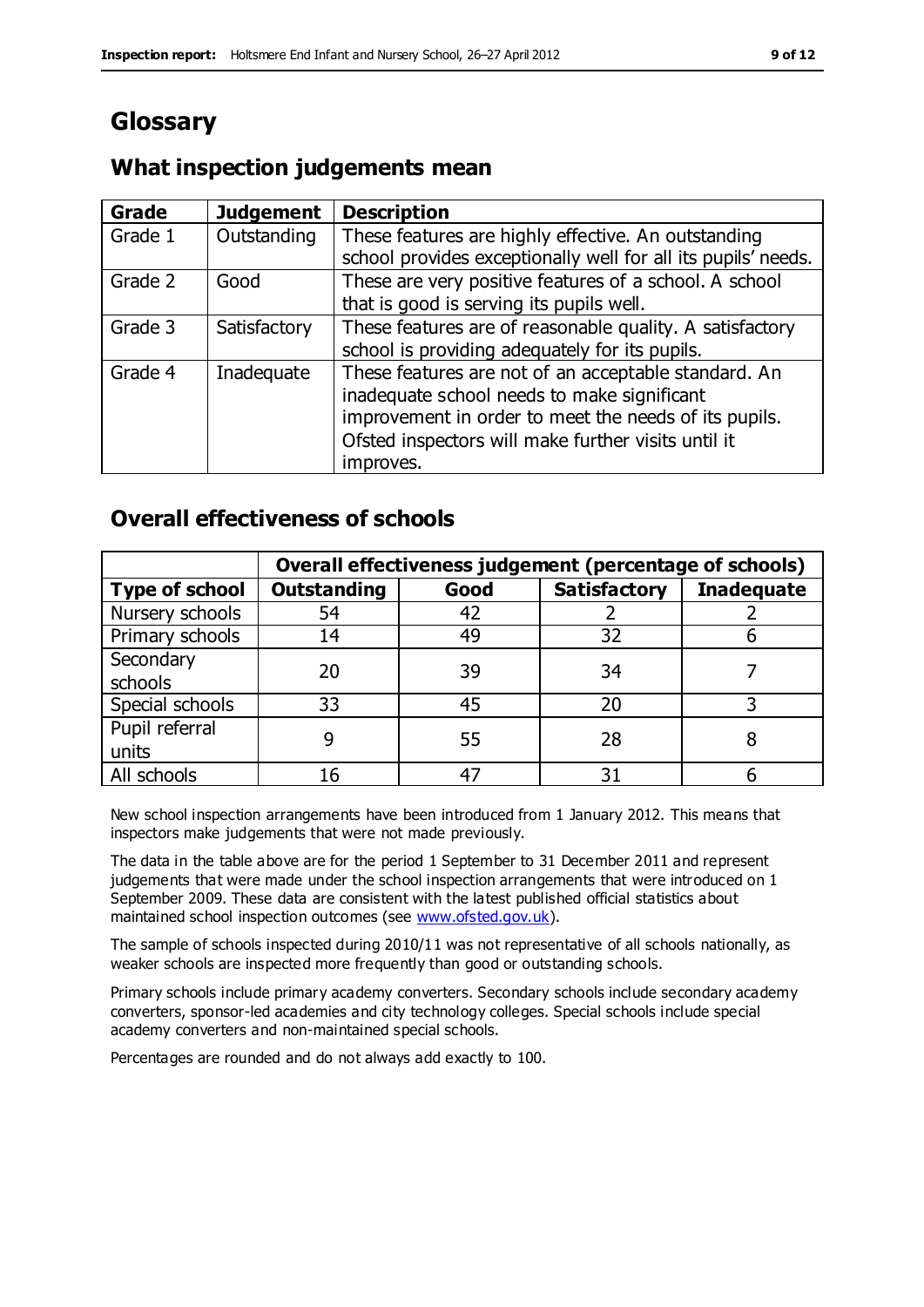# **Common terminology used by inspectors**

| Achievement:               | the progress and success of a pupil in their<br>learning and development taking account of their<br>attainment.                                                                                                        |
|----------------------------|------------------------------------------------------------------------------------------------------------------------------------------------------------------------------------------------------------------------|
| Attainment:                | the standard of the pupils' work shown by test and<br>examination results and in lessons.                                                                                                                              |
| Attendance:                | the regular attendance of pupils at school and in<br>lessons, taking into account the school's efforts to<br>encourage good attendance.                                                                                |
| Behaviour:                 | how well pupils behave in lessons, with emphasis<br>on their attitude to learning. Pupils' punctuality to<br>lessons and their conduct around the school.                                                              |
| Capacity to improve:       | the proven ability of the school to continue<br>improving based on its self-evaluation and what<br>the school has accomplished so far and on the<br>quality of its systems to maintain improvement.                    |
| Floor standards:           | the national minimum expectation of attainment<br>and progression measures.                                                                                                                                            |
| Leadership and management: | the contribution of all the staff with responsibilities,<br>not just the governors and headteacher, to<br>identifying priorities, directing and motivating staff<br>and running the school.                            |
| Learning:                  | how well pupils acquire knowledge, develop their<br>understanding, learn and practise skills and are<br>developing their competence as learners.                                                                       |
| Overall effectiveness:     | inspectors form a judgement on a school's overall<br>effectiveness based on the findings from their<br>inspection of the school.                                                                                       |
| Progress:                  | the rate at which pupils are learning in lessons and<br>over longer periods of time. It is often measured<br>by comparing the pupils' attainment at the end of a<br>key stage with their attainment when they started. |
| Safety:                    | how safe pupils are in school, including in lessons;<br>and their understanding of risks. Pupils' freedom<br>from bullying and harassment. How well the school<br>promotes safety, for example e-learning.             |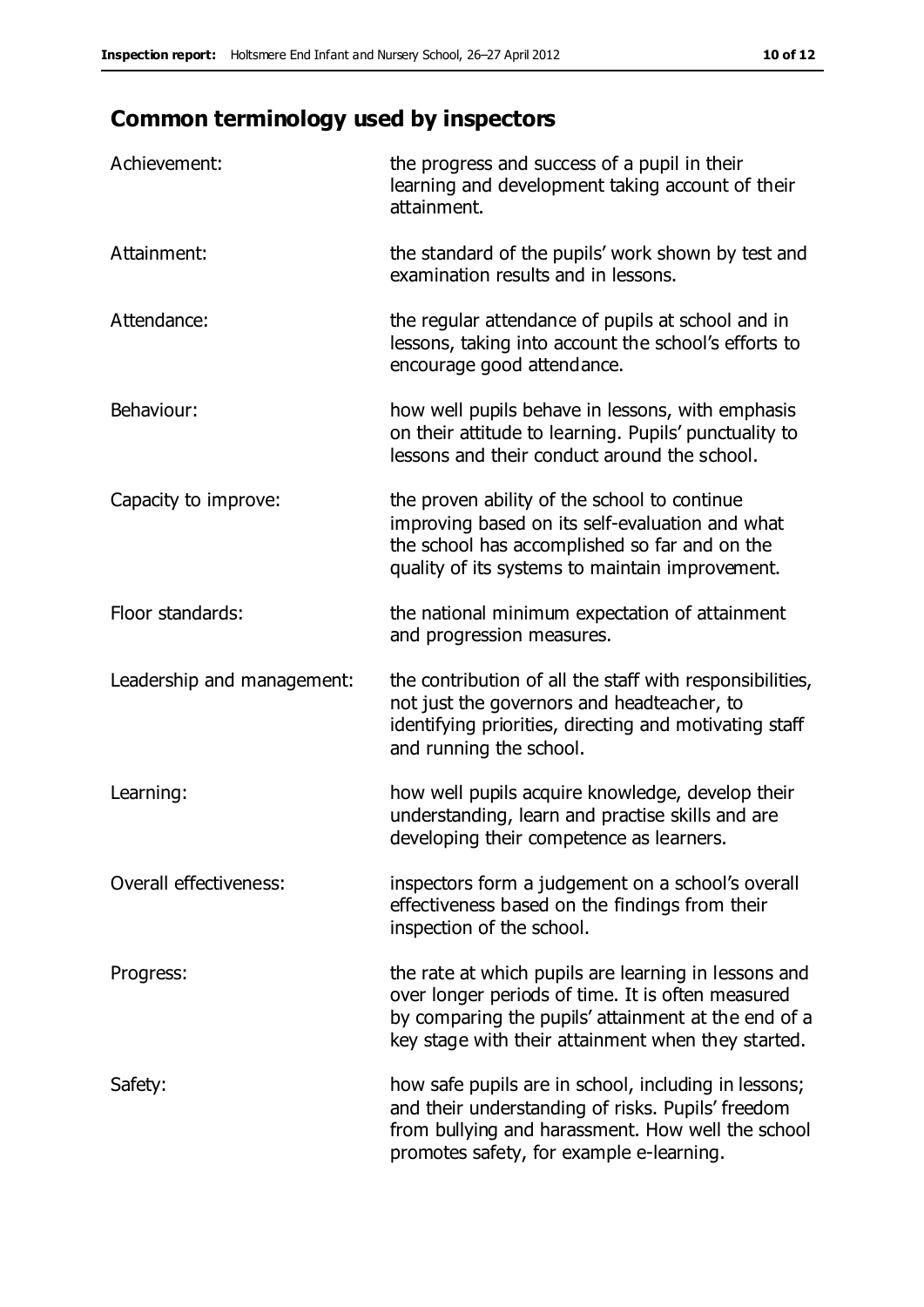#### **This letter is provided for the school, parents and carers to share with their children. It describes Ofsted's main findings from the inspection of their school.**



30 April 2012

Dear Pupils

#### **Inspection of Holtsmere End Infant and Nursery School, Hemel Hempstead, HP2 7JZ**

Thank you for taking the time to talk to us during our visit to your school. I am very grateful to the pupils in Years 1 and 2 who spent some time reading to us and telling us about their learning and the activities that they are able to do at school. Some of you also said that the school provides lots of interesting things to do, and we agree. Most of you behave very well and do as your teachers ask you. This means that lessons are purposeful and you can get on with your work. The school is very caring, which helps you to feel safe and grow in confidence.

You go to a good school. The headteacher, teachers and teaching assistants are helping you to make good progress. The youngest children get off to a good start, but some of the activities they do outside could be made a bit harder for them. You do a bit better in reading and mathematics than you do in writing. I have asked the teachers to look closely for ways to make your writing even better so that you can reach higher standards. You can help too by continuing to work hard.

Most of you attend school every day unless you are poorly, but a very few children do not come to school often enough, so they do not learn as much as they could. We have asked the headteacher to do all she can to make sure that these children are only absent when they are ill.

Yours sincerely

Christopher Parker Lead inspector